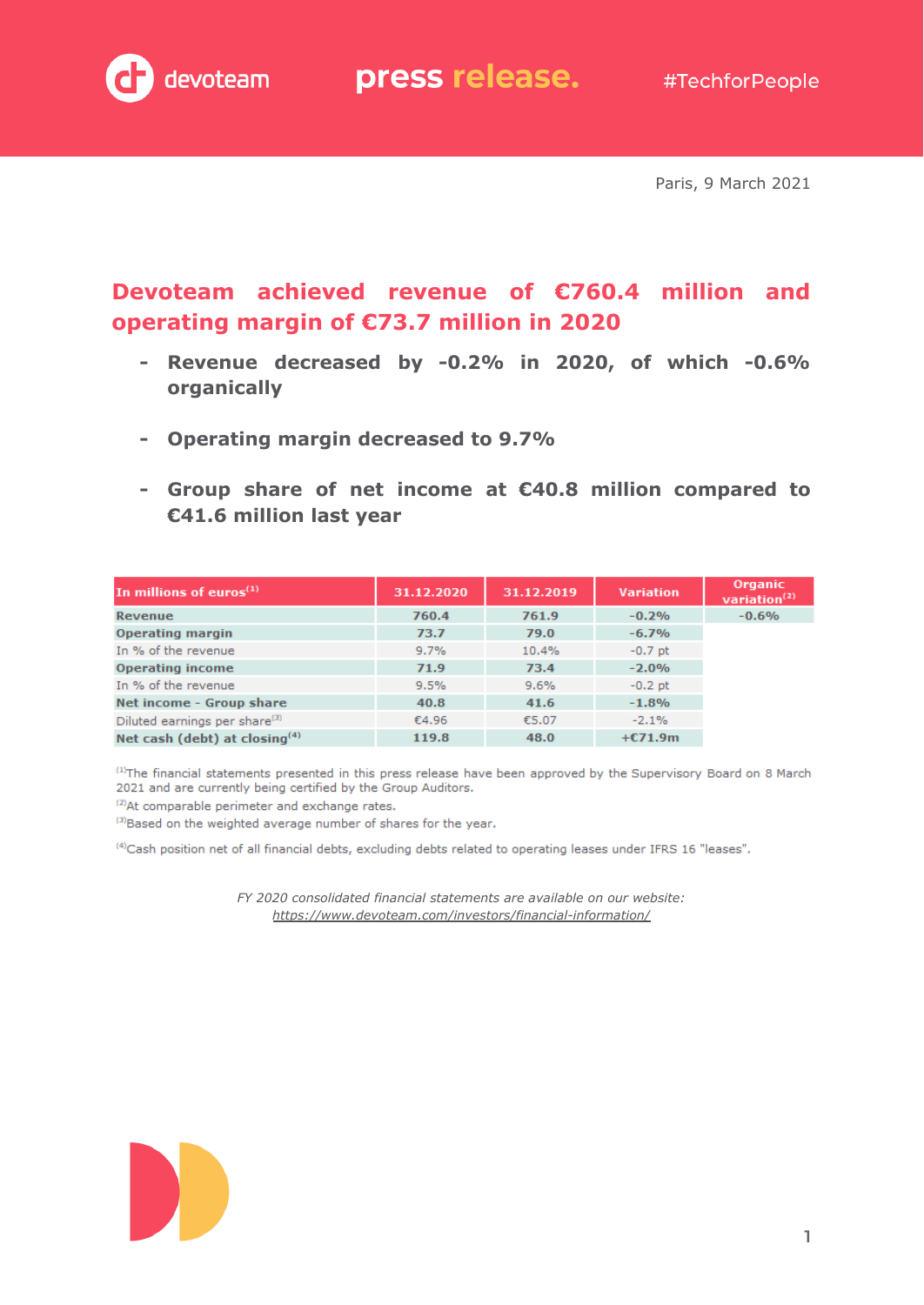

#### **Results for the full year 2020**

**Revenue** reached €760.4 million for the full year 2020, decreasing -0.2% compared to 2019 and -0.6% at constant scope and exchange rates.

Changes in scope had a positive impact of 1 point of growth while variations in exchange rates had a negative impact of -0.6 point of growth. The working day impact over the year was favorable representing around 0.6 point of growth.

In the fourth quarter the Group achieved sales of  $E198.3$  million, down -4.0% compared to the previous year and -4.9% at constant scope and exchange rates, a stronger decrease than the previous quarters. The continued effects of the COVID-19 crisis have been compounded by the acceleration of the loss of activity in Germany.

The **operating margin** stood at €73.7 million and 9.7% of the revenue in 2020.

The pressure on prices in 2020 had an effect on the Group performance leading to a decrease of -2% of our average daily price compared to 2019.

The **operating income** amounted to €71.9 million, including restructuring costs of €1.7 million, mainly in Germany, France and Spain.

The **financial result** was -€3.8 million. It included a €1.4 million foreign exchange loss, a  $\epsilon$ 1 million interest expense on the bond issue, a  $\epsilon$ 0.6 million cost related to the application of IFRS 16, and  $\epsilon$ 0.5 million of short-term financing costs (confirmed lines of credit and factoring).

**Tax expenses** totaled €24.1 million, representing 34.1% of profit before tax, compared to 32.6% in 2019. Excluding non-taxable profits and other exceptional elements, the tax rate would have been 31% in 2020.

The **Group share of net income** decreased by -1.8% from €41.6 million in 2019 to €40.8 million in 2020.

On 31 December 2020, the **net cash** was €119.8 million compared to €48 million in 2019. Cash generation was positively impacted by one-off events such as the disposal of Between in the Netherlands and the short-term decrease of the working capital requirements.

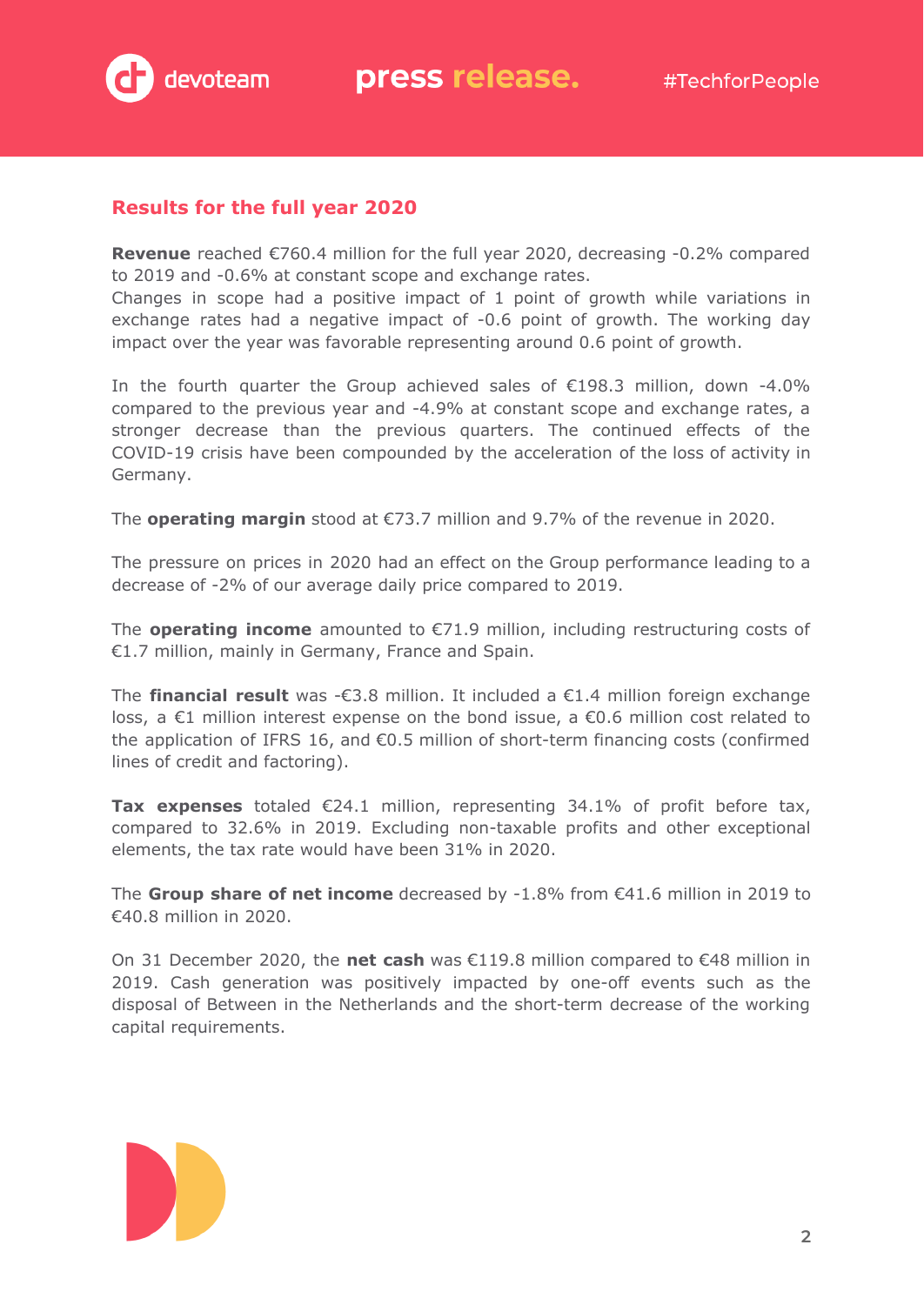

#### **Headcount and utilization rate**

On 31 December 2020, the Group employed 7 623 people.

The headcount increased by 139 people compared to 30 September 2020, with an attrition rate that fell from 25.2% in the previous quarter to 22.7% in the fourth quarter.

In the fourth quarter of 2020, the Group recorded a utilization rate of internal resources of 81.9%.

#### **2021 outlook**

Devoteam has decided not to communicate a guidance for 2021.

#### **Dividend and financial calendar**

The Supervisory Board will propose not to pay a dividend for the year 2020 at the next Shareholders' meeting on 4 June 2021.

Devoteam has decided to change to a bi-annual financial communication.

Next events:

- Shareholders' meeting on 4 June 2021
- H1 2021 results on 7 September 2021, after market closed

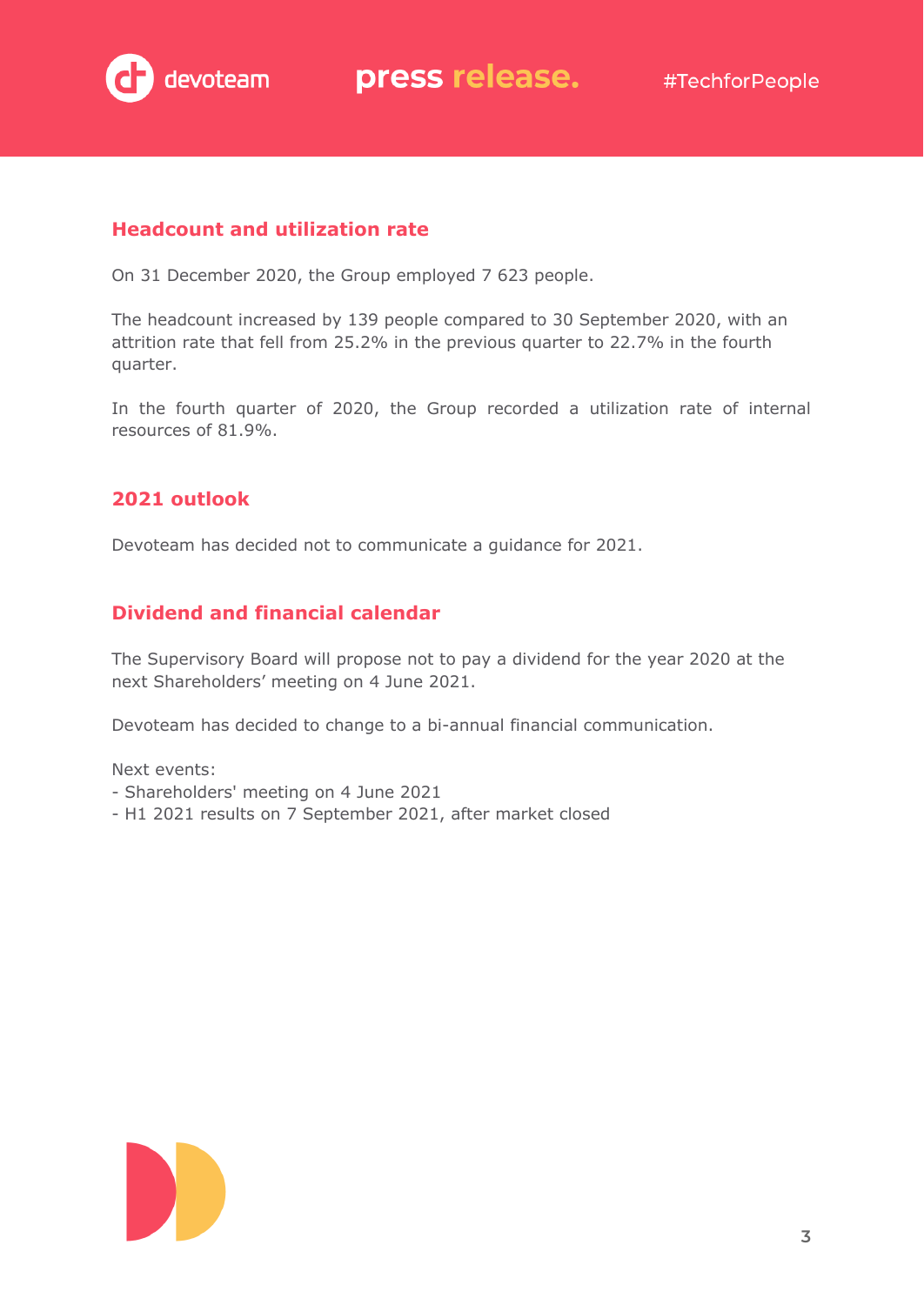

# devoteam press release. #TechforPeople

## Appendix

#### **Quarterly revenue by region**

| In millions of euros                 |          | Q4 2020 Q4 2019 | 2020     | 2019  |
|--------------------------------------|----------|-----------------|----------|-------|
| <b>France</b>                        | 90.1     | 93.5            | 341.5    | 352.1 |
| Variation                            | $-3.6%$  |                 | $-3.0%$  |       |
| L-f-I variation                      | $-3.6%$  |                 | $-3.0%$  |       |
| <b>Northern Europe &amp; Benelux</b> | 58.3     | 57.3            | 216.4    | 204.7 |
| Variation                            | 1.7%     |                 | 5.8%     |       |
| L-f-I variation                      | $-4.0%$  |                 | 3.3%     |       |
| <b>Central Europe</b>                | 16.8     | 20.8            | 69.9     | 81.6  |
| Variation                            | $-18.9%$ |                 | $-14.3%$ |       |
| L-f-I variation                      | $-18.5%$ |                 | $-14.2%$ |       |
| <b>Iberia &amp; Latam</b>            | 19.3     | 19.7            | 76.3     | 69.0  |
| Variation                            | $-2.0%$  |                 | 10.5%    |       |
| L-f-Lvariation                       | $-1.2%$  |                 | 9.1%     |       |
| <b>Rest of the world</b>             | 15.5     | 16.4            | 61.7     | 56.8  |
| Variation                            | $-5.8%$  |                 | 8.7%     |       |
| L-f-I variation                      | $-0.2%$  |                 | 10.3%    |       |
| <b>Corporate &amp; other</b>         | (1.7)    | (1.3)           | (5.4)    | (4.1) |
| <b>Divestments</b>                   |          | 0.2             | 0.0      | 1.8   |
| <b>Total</b>                         | 198.3    | 206.5           | 760.4    | 761.9 |
| Variation                            | $-4.0%$  |                 | $-0.2%$  |       |
| L-f-I variation                      | $-4.9%$  |                 | $-0.6%$  |       |
| Currency impact                      | $-0.8%$  |                 | $-0.6%$  |       |
| Perimeter impact                     | 1.8%     |                 | 1.0%     |       |

#### Of which impact of significant acquisitions:

| In millions of euros                                        |     | Q4 2020   Q4 2019 | 2020 | 2019 |
|-------------------------------------------------------------|-----|-------------------|------|------|
| <b>Northern Europe &amp; Benelux</b>                        | 3.8 |                   | 7.7  |      |
| Avalon Solutions, consolidated as of 1<br><b>April 2019</b> |     |                   | 1.5  |      |
| Inviso, consolidated as of 1 July 2020                      | 2.1 |                   | 3.8  |      |
| Fourcast, consolidated as of 1 August<br>2020               | 1.7 |                   | 2.4  |      |

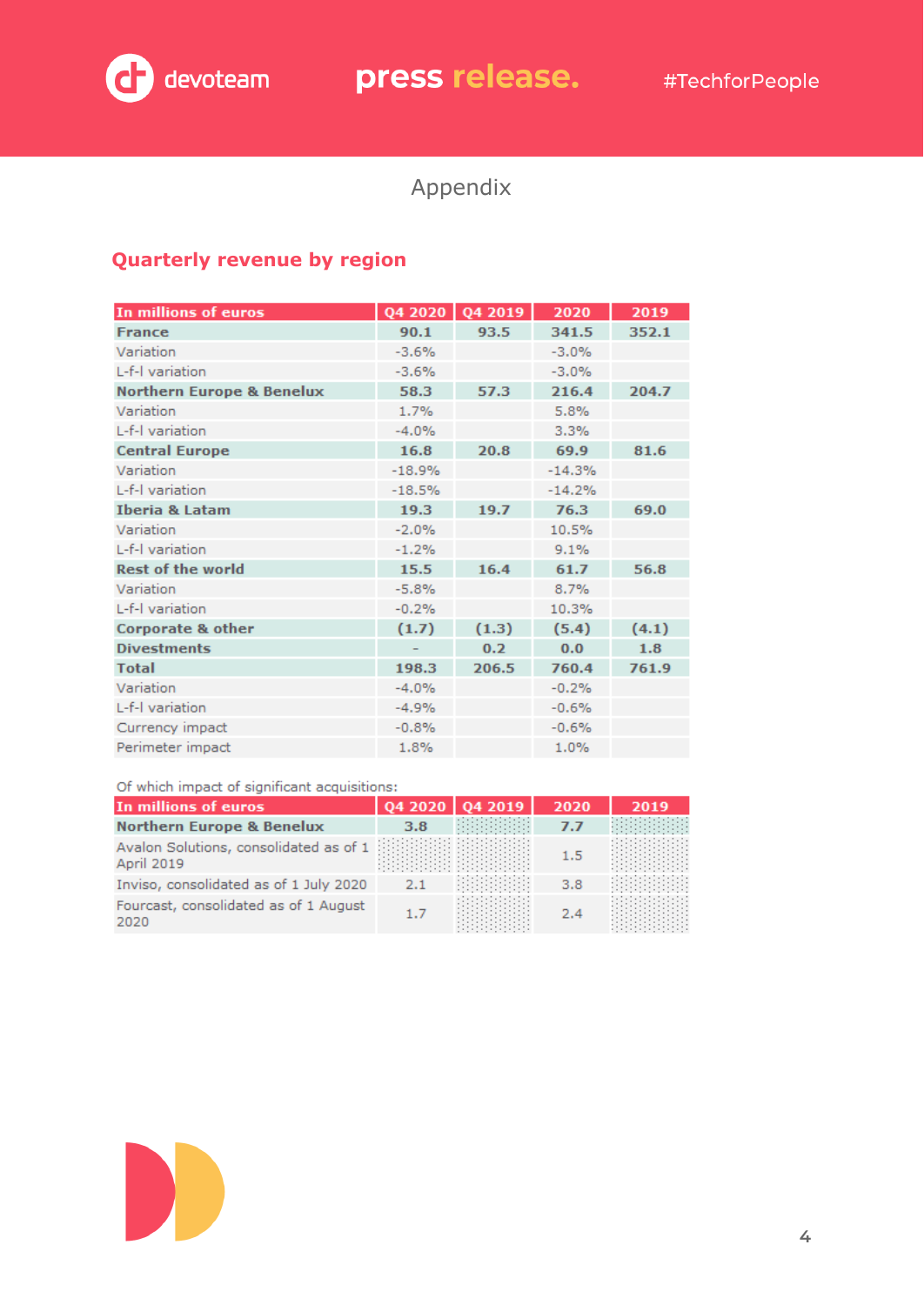

### **Revenue and operating margin by region**

| In millions of euros                 | 2020      | 2019  |
|--------------------------------------|-----------|-------|
| <b>France</b>                        |           |       |
| Group contribution                   | 341.5     | 352.1 |
| Operating margin                     | 41.8      | 46.3  |
| In % of Group contribution           | 12.2%     | 13.1% |
| <b>Northern Europe &amp; Benelux</b> |           |       |
| Group contribution                   | 216.4     | 204.7 |
| Operating margin                     | 25.1      | 16.9  |
| In % of Group contribution           | 11.6%     | 8.3%  |
| <b>Central Europe</b>                |           |       |
| Group contribution                   | 69.9      | 81.6  |
| Operating margin                     | 4.7       | 4.5   |
| In % of Group contribution           | 6.8%      | 5.5%  |
| <b>Iberia &amp; Latam</b>            |           |       |
| Group contribution                   | 76.3      | 69.0  |
| Operating margin                     | 7.1       | 6.5   |
| In % of Group contribution           | 9.3%      | 9.5%  |
| <b>Rest of the world</b>             |           |       |
| Group contribution                   | 61.7      | 56.8  |
| Operating margin                     | 6.2       | 7.1   |
| In % of Group contribution           | 10.0%     | 12.5% |
| Corporate & other                    |           |       |
| Group contribution                   | (5.4)     | (4.1) |
| Operating margin                     | (11.1)    | (2.5) |
| <b>Divestments</b>                   |           |       |
| Group contribution                   | 0.0       | 1.8   |
| Operating margin                     | (0.0)     | 0.1   |
| In % of Group contribution           | $-151.1%$ | 8.3%  |
| <b>Total</b>                         |           |       |
| Group contribution                   | 760.4     | 761.9 |
| Operating margin                     | 73.7      | 79.0  |
| In % of Group contribution           | 9.7%      | 10.4% |

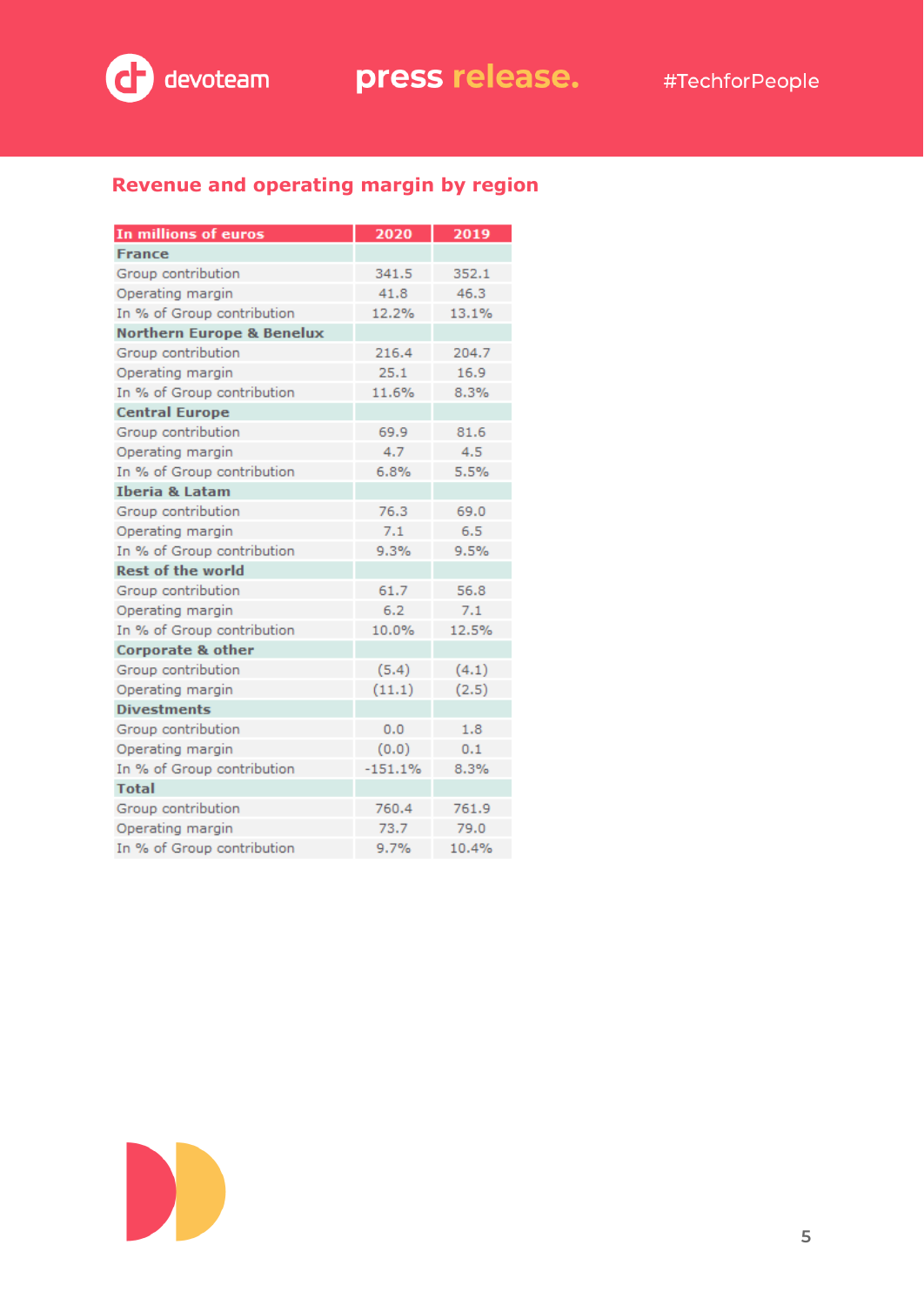

#### **Customer segmentation**



#### **Q4 top clients**

**Top 3 (12%)** BNP Paribas Major electricity provider CA / CL

#### **Next 7 (15%)**

Société Générale ENGIE Liberty Global Carrefour **SNCF** IKEA Airbus Group

### **Utilization rate of internal resources**

| $Q1\ 2019$ $Q2\ 2019$ $Q3\ 2019$ $Q4\ 2019$ $2019$ $Q1\ 2020$ $Q2\ 2020$ $Q3\ 2020$ $Q4\ 2020$ $2020$ |                                                             |  |  |  |  |
|-------------------------------------------------------------------------------------------------------|-------------------------------------------------------------|--|--|--|--|
|                                                                                                       | 82.3% 83.1% 84.0% 84.5% 83.5% 82.3% 78.4% 79.6% 81.9% 80.6% |  |  |  |  |
|                                                                                                       |                                                             |  |  |  |  |

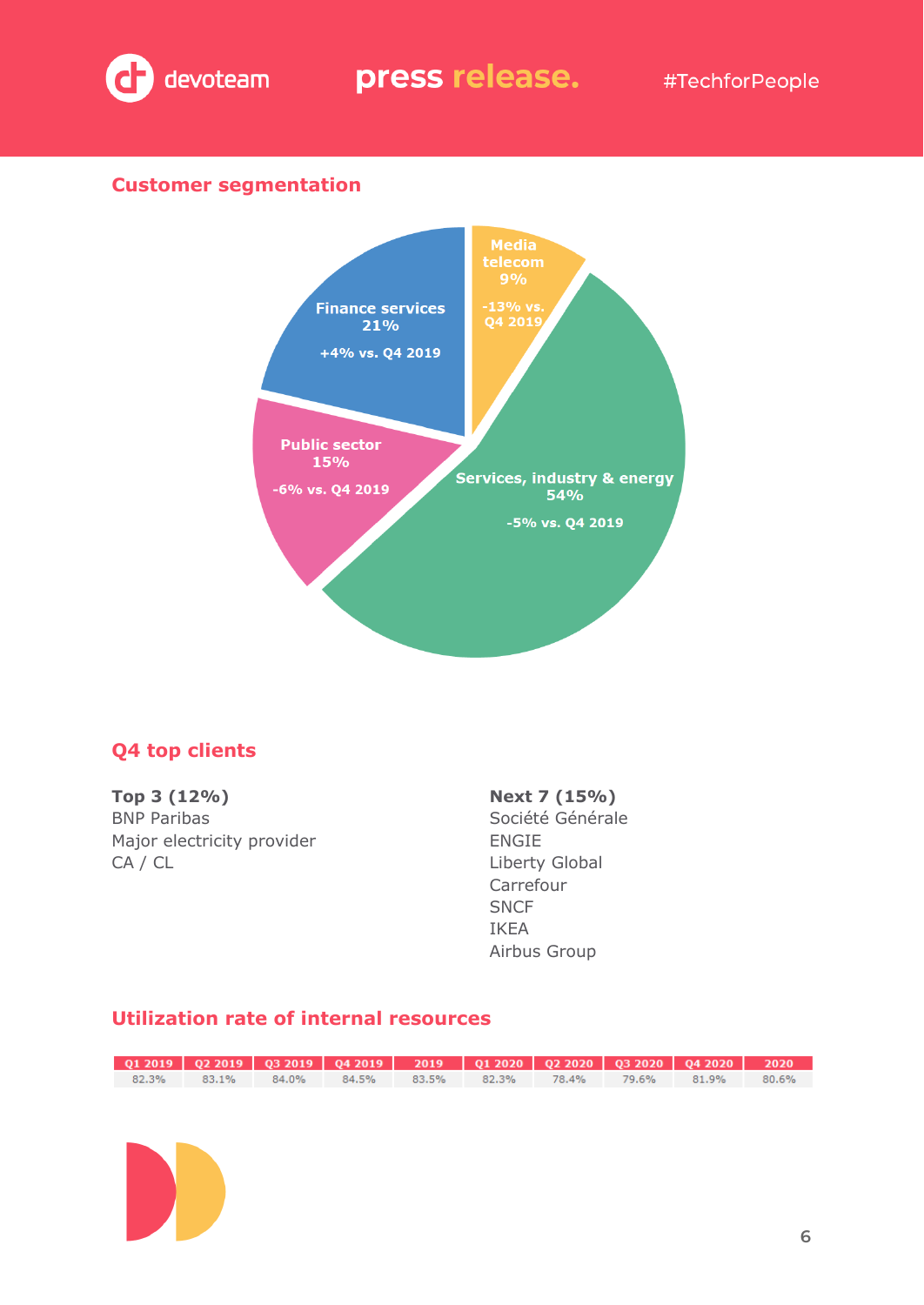

#### **Balance sheet**

| In millions of euros                  | 31.12.2020 | 31.12.2019 |
|---------------------------------------|------------|------------|
| <b>Assets</b>                         |            |            |
| Goodwill                              | 146.7      | 136.6      |
| Non-current assets                    | 75.0       | 78.7       |
| Current assets                        | 304.6      | 287.6      |
| Net cash $(\text{debt})^{(1)}$        | 119.8      | 48.0       |
| <b>Total assets</b>                   | 646.1      | 550.8      |
| <b>Liabilities</b>                    |            |            |
| Group shareholders' equity            | 214.7      | 196.3      |
| Minority shareholders' equity         | 16.5       | 15.1       |
| Long term liabilities                 | 70.3       | 58.1       |
| <b>Current liabilities</b>            | 344.6      | 281.4      |
| <b>Total equity &amp; liabilities</b> | 646.1      | 550.8      |

<sup>(1)</sup>Cash position net of all financial debts, excluding debts related to operating leases under IFRS 16 "leases".

#### **Net cash**

| In millions of euros                                           | 31.12.2020               | 31.12.2019 |
|----------------------------------------------------------------|--------------------------|------------|
| Short-term investments                                         | 10.1                     | 0.1        |
| Cash at bank <sup>(2)</sup>                                    | 144.5                    | 81.5       |
| Bank overdrafts (liability)                                    | (1.5)                    | (0.1)      |
| <b>Cash and cash equivalents</b>                               | 153.1                    | 81.6       |
| <b>Cash management assets</b>                                  |                          |            |
| <b>Bonds</b>                                                   | $\overline{\phantom{a}}$ | (29.9)     |
| Obligations under finance leases                               | ٠                        |            |
| Draw-downs on bank and similar facilities and other borrowings | (1.7)                    | (1.9)      |
| Long-term borrowings                                           | (1.7)                    | (31.8)     |
| <b>Bonds</b>                                                   | (30.4)                   | (0.4)      |
| Obligations under finance leases                               |                          | (0.0)      |
| Draw-downs on bank and similar facilities and other borrowings | (1.2)                    | (1.3)      |
| <b>Short-term borrowings</b>                                   | (31.6)                   | (1.8)      |
| <b>Total borrowings</b>                                        | (33.3)                   | (33.6)     |
| Derivative instruments                                         |                          |            |
| Net cash $(debt)^{(1)}$                                        | 119.8                    | 48.0       |
| Of which cash from discontinued operations                     |                          |            |
| <b>Total Equity</b>                                            | 231.2                    | 211.4      |
| <b>Debt to Equity Ratio</b>                                    | $-51.8%$                 | $-22.7%$   |

<sup>(1)</sup>Excluding debts related to operating leases under IFRS 16 "leases".

<sup>(2)</sup>Including factoring position (net of deposit) for €11.4 million on 31 December 2020, €14.2 million on 30 June 2020 and €11.5 million on 31 December 2019.

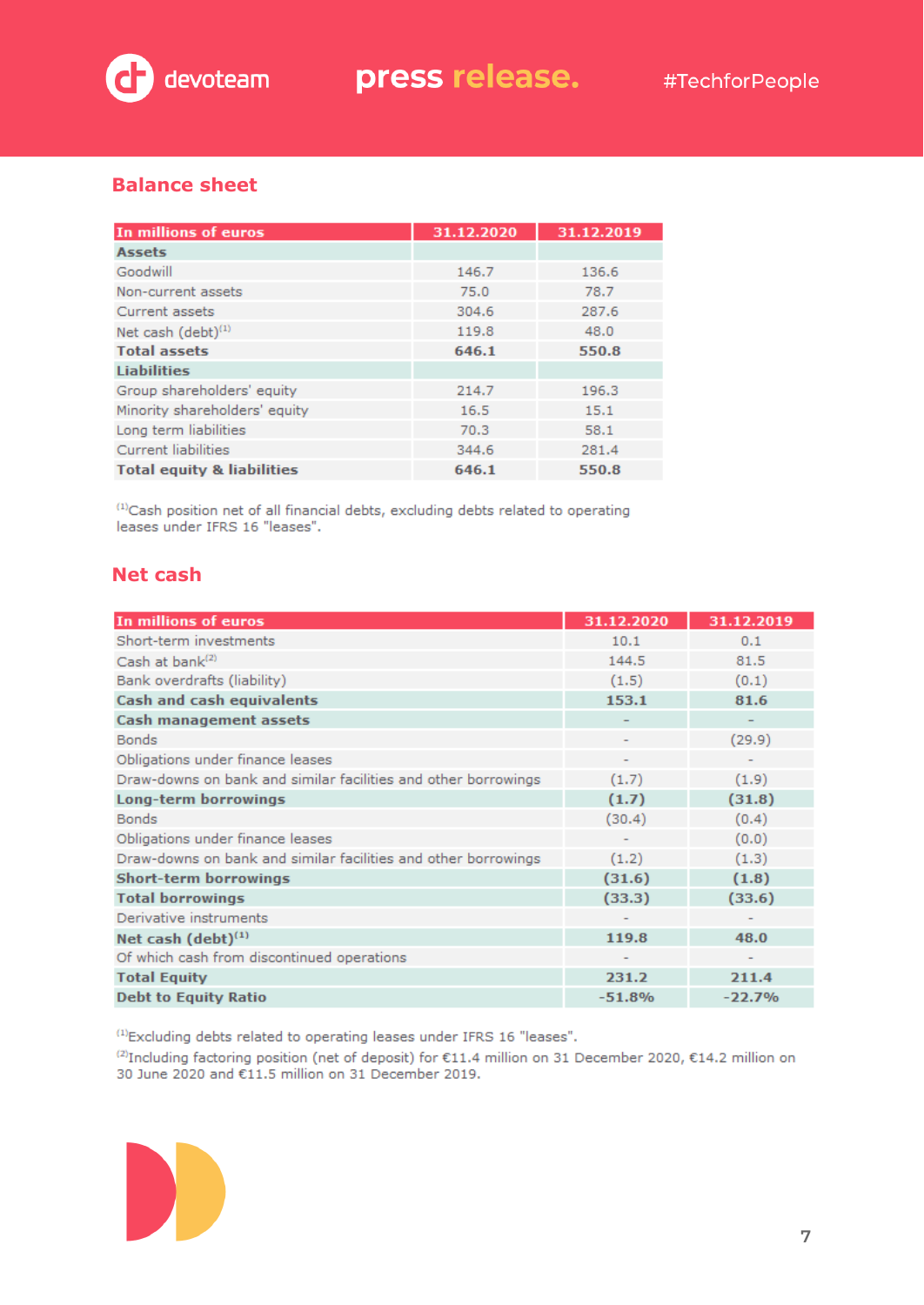

| For $E1$          | <b>Average rate</b><br>2020 | <b>Average rate</b><br>2019 | <b>Variation</b> |
|-------------------|-----------------------------|-----------------------------|------------------|
| UAE dirham        | 4.195                       | 4.111                       | $-2.0%$          |
| Swiss franc       | 1.071                       | 1.112                       | 3.9%             |
| Czech koruna      | 26,455                      | 25.671                      | $-3.0%$          |
| Danish krone      | 7.454                       | 7.466                       | 0.2%             |
| Pound sterling    | 0.890                       | 0.878                       | $-1.3%$          |
| Indonesian rupiah | 16627.369                   | 15835.300                   | $-4.8%$          |
| Moroccan dirham   | 10.827                      | 10.762                      | $-0.6%$          |
| Mexican peso      | 24.519                      | 21.557                      | $-12.1%$         |
| Norwegian krone   | 10.723                      | 9.851                       | $-8.1%$          |
| Zloty             | 4.443                       | 4.298                       | $-3.3%$          |
| Serbian dinar     | 117.579                     | 117.823                     | 0.2%             |
| Swedish kronor    | 10.485                      | 10.589                      | 1.0%             |
| Singapore dollar  | 1.574                       | 1.527                       | $-3.0%$          |
| Tunisian dinar    | 3.197                       | 3.274                       | 2.4%             |
| Turkish lira      | 8.055                       | 6.358                       | $-21.1%$         |
| US dollar         | 1.142                       | 1,120                       | $-2.0%$          |

#### **Changes in exchange rates**

#### **Glossary**

France: France.

Northern Europe & Benelux: Belgium, Denmark, United Kingdom, Luxembourg, Netherlands, Norway and Sweden. It also includes TMNS in Germany and in Serbia, Jayway in the United States, Avalon Solutions in Poland, in Singapore and in the USA.

Central Europe: Austria, Switzerland, Czech Republic, Germany and Slovakia.

Iberia & Latam: Spain, Mexico, Panama and Portugal.

Rest of the world: Middle East, Italy, Morocco, Tunisia and Turkey.

Corporate: headquarter activities which cannot be allocated directly to the operational regions, and discontinued operations.

Divestments: in 2019, it includes NauOn (Bold) deconsolidated from 30 June 2019, Devoteam Poland deconsolidated from 1 July 2019, and Precise Lda and EHC Lda deconsolidated from 1 November 2019. In 2020, it includes Catalix deconsolidated from 1 April 2020.

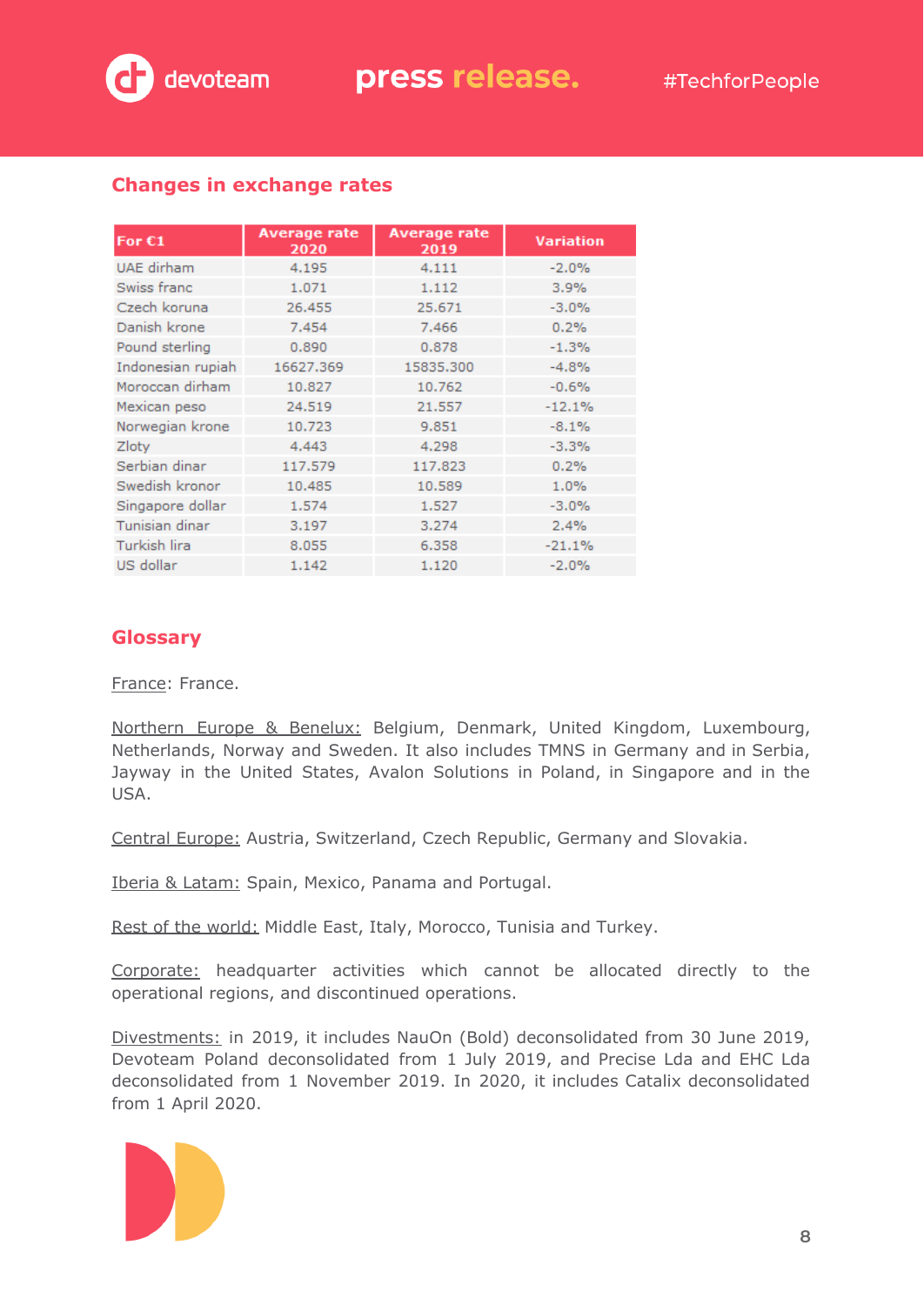

Revenue and group contribution: the revenue of a region is the contributive revenue and is defined as the total revenue (internal and external) of the region minus the costs of internal subcontracting. It reflects the contribution of the region to the revenue of the Group produced with its own resources. The sum of the contributions of the regions corresponds to the consolidated revenue of the Group.

Operating margin: current operating result excluding the amortization of intangible assets resulting from acquisitions and the cost of share-based payments.

Like-for-like or I-f-I variation: variation at comparable perimeter and exchange rates. The currency impact is calculated by translating the accounts for year N of subsidiaries having a functional currency different than euro with N-1 exchange rates.

The impact of changes in the scope of consolidation is determined:

- for the year N acquisitions, by deducting from total revenue N, the amount of revenue generated during year N by the acquired entities;

- for the year N-1 acquisitions, by deducting from total revenue N, the amount of revenue generated during year N over the months during which the acquired entities were not consolidated in N-1;

- for the year N disposals, by deducting from total revenue N-1, the amount of revenue generated during year N-1 over the months during which the divested entities were no longer consolidated in N;

- for the year N-1 disposals, by deducting from total revenue N-1, the amount of revenue generated during year N-1 by the divested entities.

Utilization rate of resources: number of working days of billable employees that were billed to a client compared to the total number of available days excluding holidays.

Attrition rate: number of billable employees leaving the Group during the period compared to the average billable headcount over the same period.

Free cash flow: operating cash flow reduced by the acquisition of tangible and intangible assets. From 1 January 2019, the operating cash flow is restated of IFRS 16 "leases" to maintain the lease payments in operating cash flow.

Net cash (debt): cash position net of all financial debts, excluding debts related to operating leases under IFRS 16 "leases".